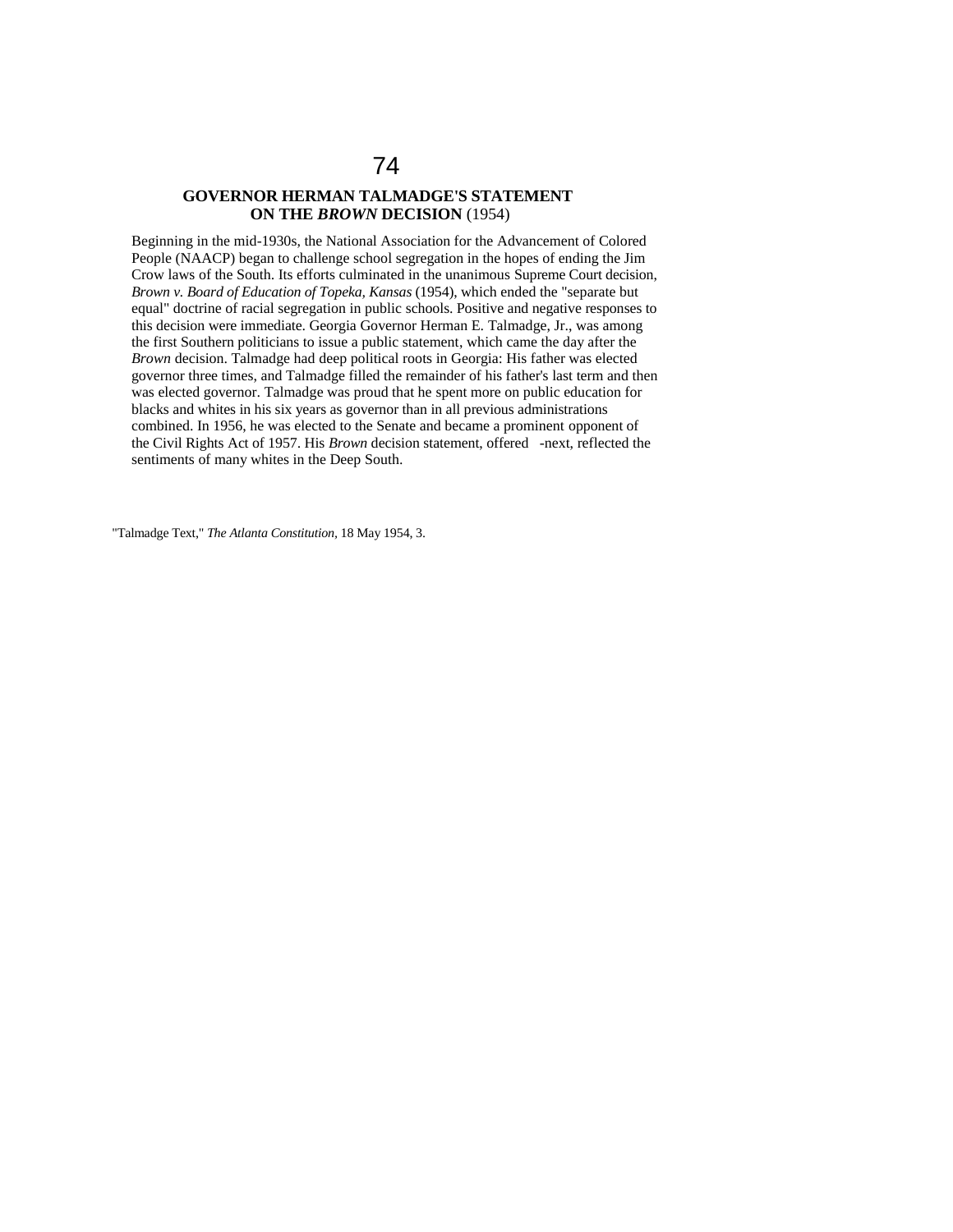**Questions to Consider:** Herman Talmadge attacked the Court's decision on what grounds? What is Georgia's "accepted pattern of life"? Why did the NAACP choose public education to challenge existing segregation laws? How did the South respond to the *Brown* decision? Compare Talmadge's statement with the editorial in the *Pittsburgh Courier* (Document 75).

The U.S. Supreme Court by its decision today has reduced our Constitution to a mere scrap of paper. It has blatantly ignored all law and precedent and mere scrap of paper. It has blatantly ignored all law and precedent and usurped from the Congress and the people the power to amend the Constitution and from the Congress the authority to make the laws of the land. Its action confirms the worst fears of the motives of the men who sit on its bench and raises a grave question as to the future course of the nation.

There is no constitutional provision, statute or precedent to support the position the court has taken. It has swept aside 88 years of sound judicial precedent, repudiated the greatest legal minds of our age and lowered itself to the level of common politics.

It has attempted in one stroke to strike the 10th Amendment from the Constitution and to set the stage for the development of an all-powerful federal bureaucracy in Washington which can regulate the lives of all the citizens in the minutest detail.

The people of Georgia believe in, adhere to and will fight for their rights under the United States and Georgia Constitutions to manage their own affairs. They cannot and they will not accept a bald political decree without basis in law or practicality which overturns their accepted pattern of life.

The court has thrown down the gauntlet before those who believe the Constitution means what it says when it reserves to the individual states the right to regulate their own internal affairs. Georgians accept the challenge and will not tolerate the mixing,of the races in the public schools or any of its public tax-supported institutions. The fact that the high tribunal has seen fit to proclaim its views on sociology as law will not make any difference.

If adjustments in our laws and procedures are necessary, they will be made. In the meantime all Georgians will follow their pursuits by separate paths and in accepted fashion. The U.S. and Georgia Constitutions have not been changed. The Georgia Constitution provides for separation of the races. It will be upheld.

As governor and chairman of the State Commission on Education I am summoning that body into immediate session to map a program to insure continued and permanent segregation of the races. . . .

I urge all Georgians to remain calm and resist any attempt to arouse fear or hysteria. The full powers of my office are ready to see that the laws of our state are enforced impartially and without violence.

I was elected governor of Georgia on the solemn promise to maintain our accepted way of life. So long as I hold this office it shall be done.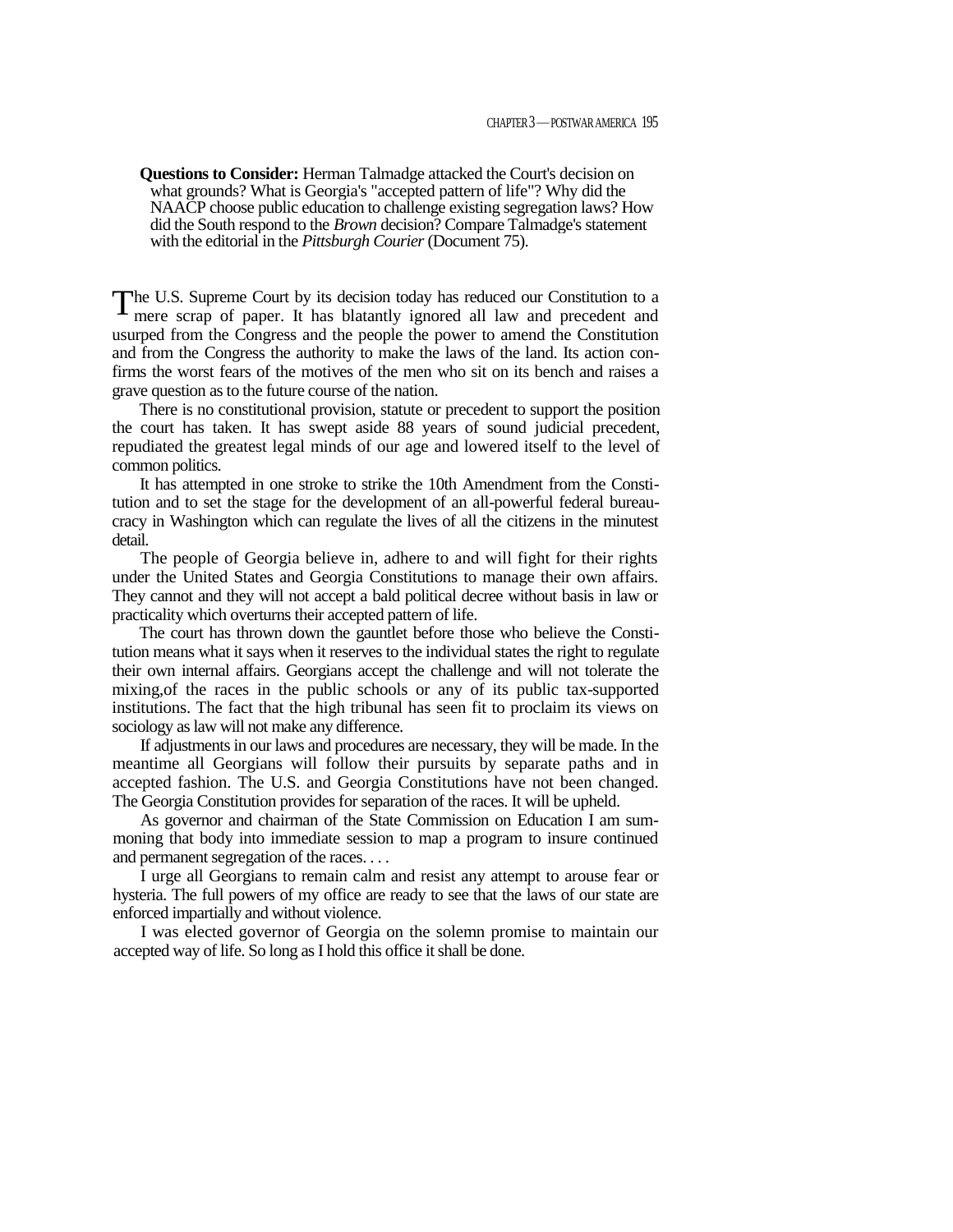## 75

## AN **AFRICAN-AMERICAN NEWSPAPER EDITORIAL ON THE** *BROWN* **DECISION** (1954)

Many of the African-American newspapers reacted joyously, yet with caution, to the *Brown* decision. The *Pittsburgh Courier,* under founding editor Robert L. Vann's leadership, had become one of the most widely respected and circulated African-American weeklies. Until his death in 1940, Vann used the *Courier* to crusade against segregation, discrimination, and, in particular, the white press's refusal to recognize significant African-American leaders or issues. Subsequent editors, Percival L. Prattis and William G. Nunn, Sr., continued Vann's editorial posture. In 1953, they began the "Double E" campaign for educational equality and to raise funds for the NAACP's legal battle to end segregation in public schools. In June 1954, the *Courier* issued the editorial below on the *Brown* decision.

**Questions to Consider:** How does the *Pittsburgh Courier* view the decision? Why does it want immediate integration? What does it see as the implications of this decision? Will the *Pittsburgh Courier* get its wishes? Compare the *Pittsburgh Courier's* editorial position with Herman Talmadge's statement (Document 74).

 $\Gamma$  he South is in ferment over the recent Supreme Court decision outlawing racial segregation in public education, and this state of mind has been heightened by the segregation in public education, and this state of mind has been heightened by the Court's action last week in sending back three racial segregation cases in light of the historical ruling.

The cases not only covered three Universities but, significantly two public parks and a low-cost housing development, and the Court's action presages a fullscale outlawing of racial segregation all down the line, not only in schools.

If, as in the case of James Muir, a Louisville Negro, who must be admitted to a tax-supported, publicly operated park hitherto reserved for whites, what legal legs have the numerous other such parks in Dixie and elsewhere to stand on?

If, as in the case brought against the San Francisco Housing Authority, Negroes must be admitted to a housing project from which they had been barred under a "neighborhood pattern policy," then what happens to the scores and scores of such projects in the South and elsewhere from which Negroes have been barred?

If, as in Houston, Texas, A. W. Beal who was refused permission to play golf on a municipal course reserved for whites must now be accommodated, what happens on all other city-owned golf courses, tennis courts and amusement parks all over the South?

"The South in Ferment," *Pittsburgh Courier, 5* June 1954, *6.* (Copyright © 1954 by *The Pittsburgh Courier;* copyright renewed 1982 by the *New Pittsburgh Courier* Publishing Company. Reprinted by permission of GRM Associates, Inc., Agents for the *New Pittsburgh Courier.)*